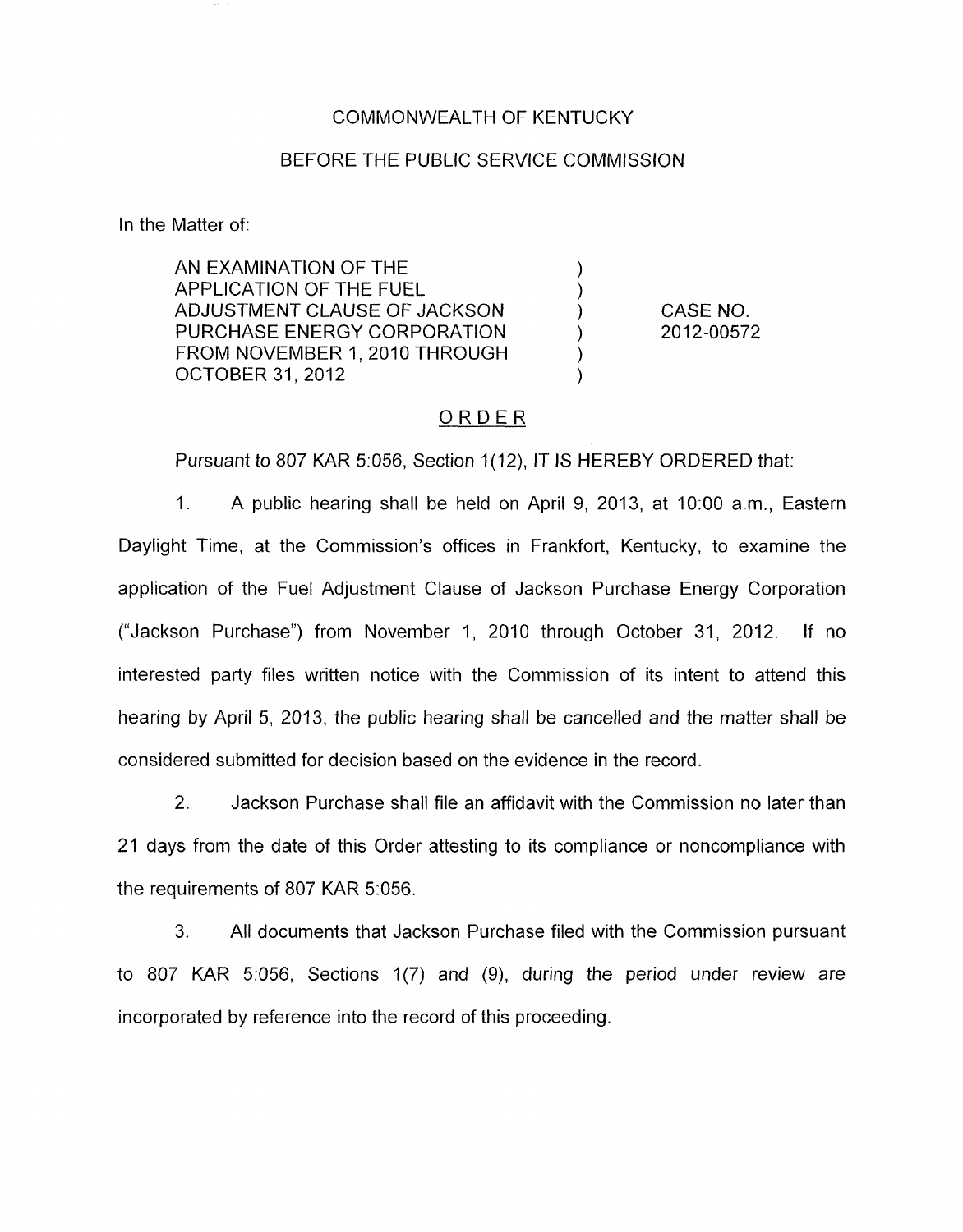**4.** Jackson Purchase shall publish the following notice not less than 7 days or more than 21 days prior to the public hearing in a newspaper of general circulation in its service areas or in a trade publication or newsletter going to all customers. Jackson Purchase shall also file an Affidavit of Publication of Hearing Notice with the Commission no later than April 5, 2013.

> A public hearing will be held on Tuesday, April 9, 2013, at 1O:OO a.m., Eastern Daylight Time, at the offices of the Kentucky Public Service Commission, 211 Sower Boulevard, Frankfort, Kentucky, to examine the application of the Fuel Adjustment Clause of Jackson Purchase Energy Corporation for the period November 1, 2010 through October 31, 2012. Individuals interested in attending this hearing shall notify the Kentucky Public Service Commission in writing of their intent to attend no later than April 5, 2013. If no notices of intent to attend are received by that date, this hearing will be cancelled and the matter shall be considered submitted for decision based on the evidence in the record. Written notice of intent to attend this hearing should be sent to: Executive Director, Kentucky Public Service Commission, P.O. Box 615, Frankfort, Kentucky 40602.

*5.* The official record of the proceeding shall be by video only.

6. a. Jackson Purchase shall file with the Commission, no later than 30 days from the date of this Order, its responses to all information requested in the Appendix to this Order. Responses to requests for information shall be appropriately bound, tabbed and indexed and shall include the name of the witness responsible for responding to the questions related to the information provided, with copies to all parties of record and the original and six copies to the Commission. When numerous sheets are required for an item, each sheet should be appropriately indexed, e.g., Item 1(a), Sheet 2 of 6.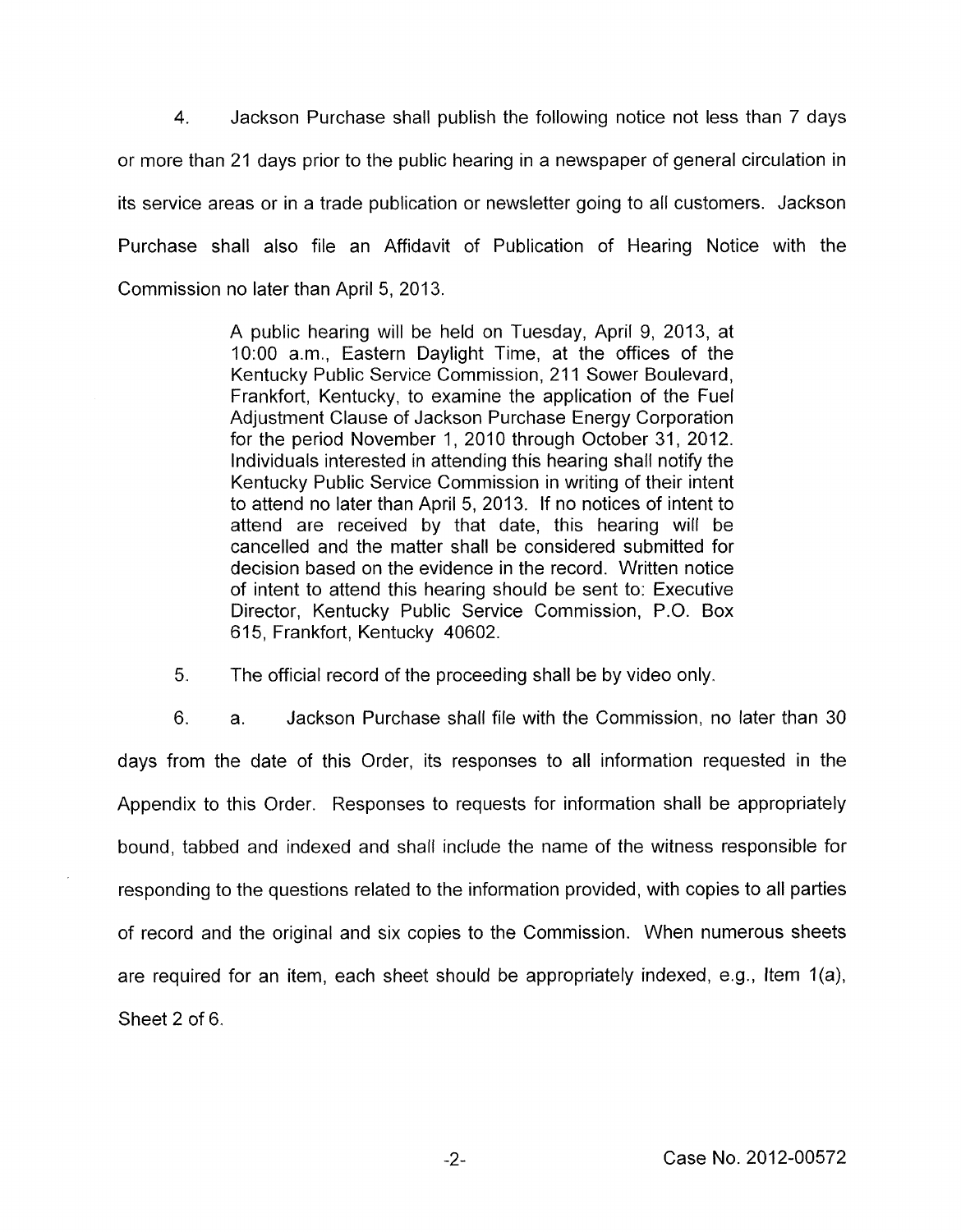b. Each response shall be answered under oath or, for representatives of a public or private corporation or a partnership or association or a governmental agency, be accompanied by a signed certification of the preparer or person supervising the preparation of the response on behalf of the entity that the response is true and accurate to the best of that person's knowledge, information, and belief formed after a reasonable inquiry

c. A party shall make timely amendment to any prior response if it obtains information which indicates that the response was incorrect when made or, though correct when made, is now incorrect in any material respect.

d. For any request to which a party fails or refuses to furnish all or part of the requested information, that party shall provide a written explanation of the specific grounds for its failure to completely and precisely respond.

e. Careful attention should be given to copied material to ensure that it is legible.

By the Commission

 $ENTERED$   $M$ **FEB 11 2013**<br>KENTUCKY PUBLIC SE RVI *C* E *CO* Mas <sup>S</sup>I *0* <sup>N</sup>

**ATTE** Exe irector

Case No. 2012-00572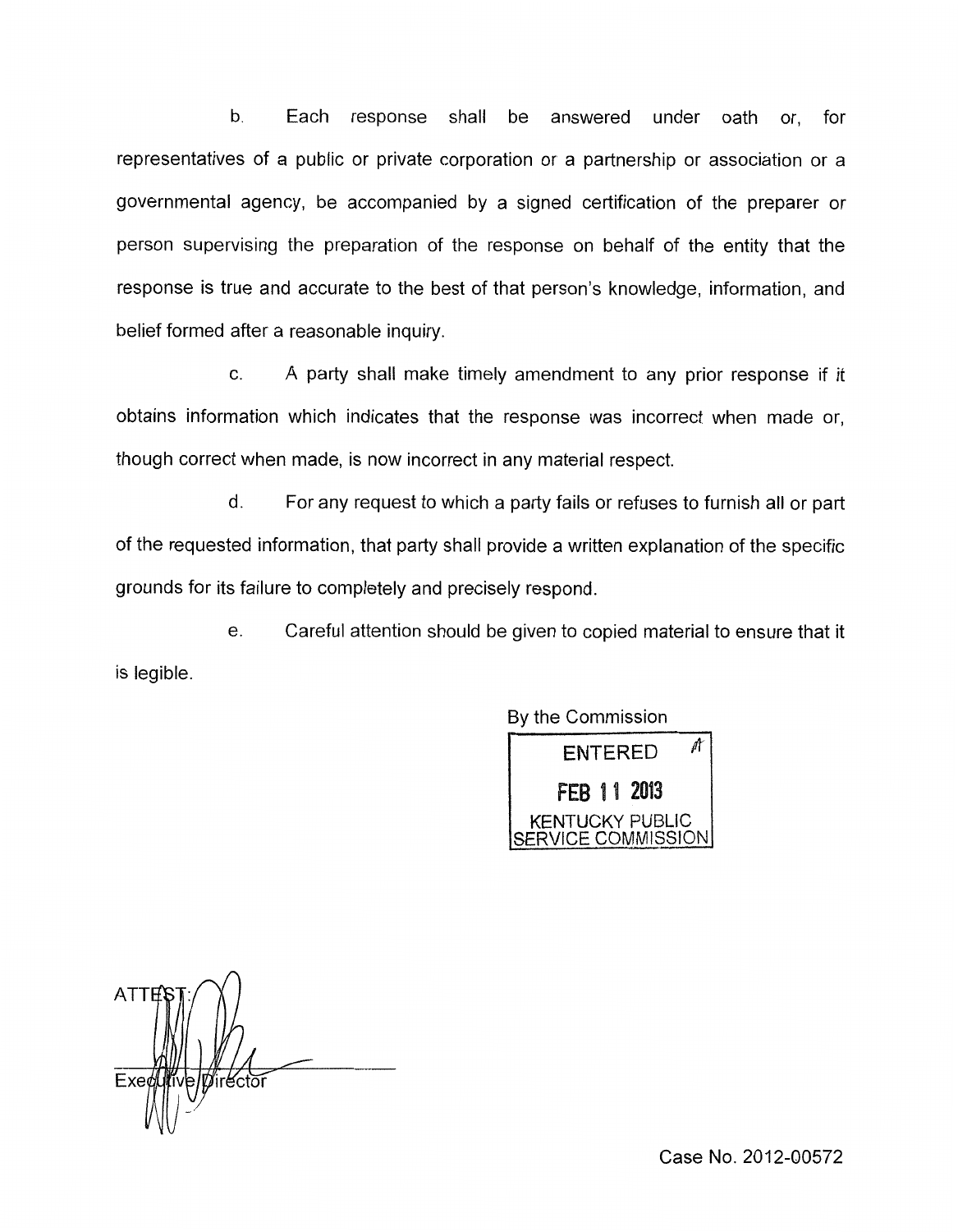### APPENDIX

# APPENDIX TO AN ORDER OF THE KENTUCKY PUBLIC SERVICE COMMISSION IN CASE NO. 2012-00572 DATED FEB 1 1 2013

1. a. Provide a schedule of the calculation of the 12-month average line loss, by month, for November 2010 through October 2012.

b. Describe the measures that Jackson Purchase has taken to reduce line loss during this period.

2. Provide Jackson Purchase's monthly revenue reports (monthly billing summaries) showing the total revenue collected, including adjustments under the Fuel Adjustment Clause, as reported in Jackson Purchase's monthly filings required by the Commission from November 1, 2010 through October 31, 2012.

*3.* Provide a schedule showing the calculation of the increase or decrease in Jackson Purchase's base fuel costs per kWh as proposed by its wholesale electric supplier adjusted for Jackson Purchase's 12-month average line loss for November 2010 through October 2012.

**4.** Provide a schedule of the present and proposed rates that Jackson Purchase seeks to change, pursuant to 807 KAR 5:056, as calculated in Item 3 above, shown in comparative form.

*5.* Provide a statement showing, by cross-outs and italicized inserts, all proposed changes in rates. A copy of the current tariff may be used.